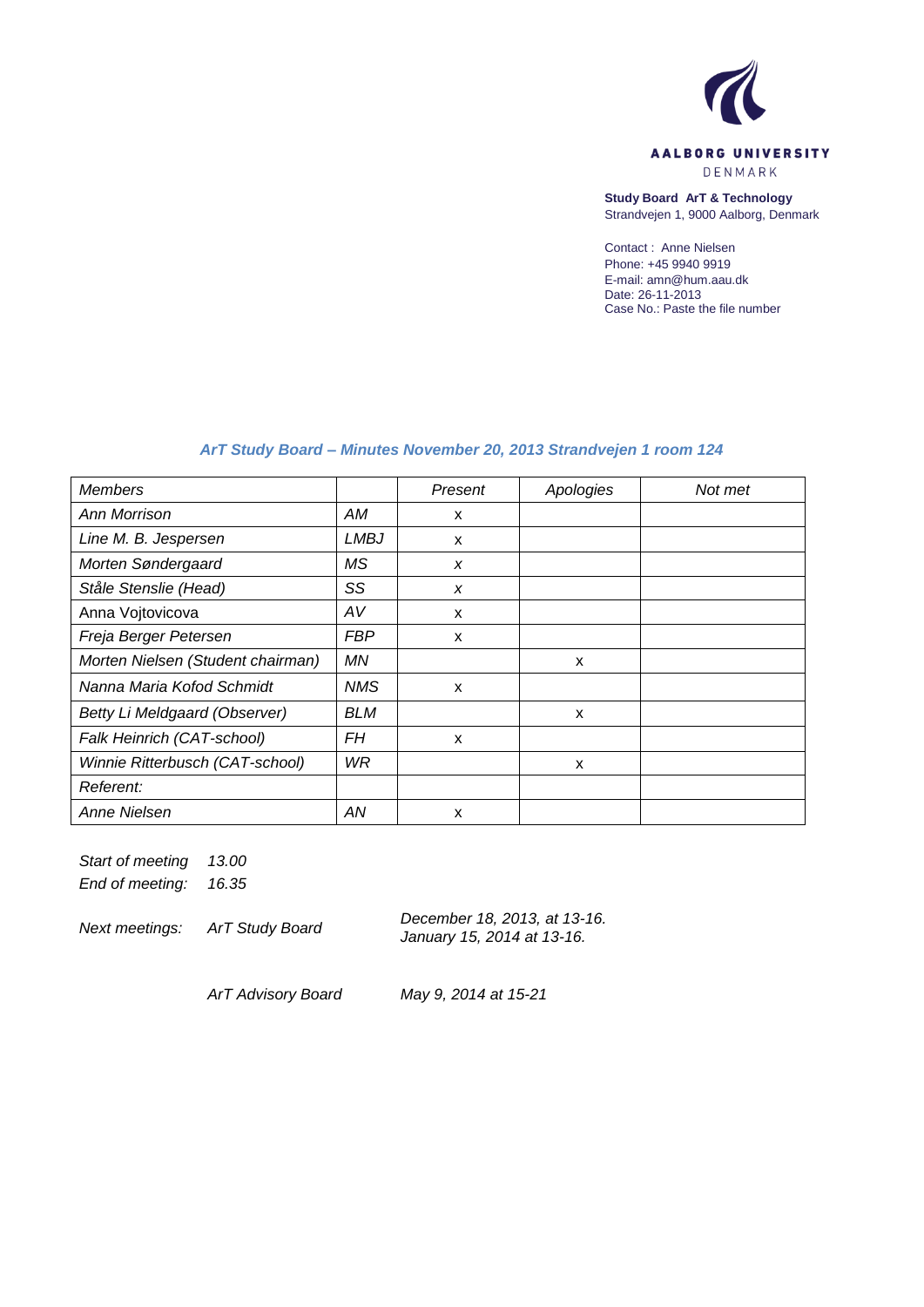

*Minutes - ArT Study Board – meeting October 21, 2013 at 13.00-16.00 Strandvejen 1 room 105*

- 1. **Approval of Agenda** Approved.
- 2. **Approval of Minutes – October 21, 2013** Approved.

### 3. **Announcements**

*News from Head of Study Board (SS)* SS is having a meeting with FH and Mikael Vetner about staffing for the future years.

Advisory Board – good comments – nice feedback. Told us we are on the right track. But we need to be more specific and prepare questions to the board experience and to learn how to solve exact problems.

It was suggested to form smaller working group (task force groups) at the meeting to work with different challenges.

Precise and specific questions ex:

- Collaboration external
- Structure projects
- Should we merge

Please send good ideas to SS to plan next meeting.

MS had talked with Lone Dirckinck-Holmfeldt (LDH) about having one semester to work in CPH with the environment at Sydhavnen. FH will follow up at LDH. The ArT Board would like to cooperate with AAU-CPH.

*News from Relate (SS)* No news.

### *News from CAT-School (FH)*

Information about the new building at the harbor. According to the dean ArT will still be in the 3 planned room for both teaching and group work. But all HUM INF students has to be in the building as well. I.e. 400-500 extra students need to be placed in the open space. There will be set up working groups with HUM INF, ART, AD and MED to allocate space, labs, rooms etc.

*News from Student Representative* 27.11.13 Meeting for election for study board 12.12.13 Christmas get together 19.12.13 Christmas party.

### *News from Study Counselors (MN/NMKS)*

The counselors have had a contact from the counselors of HUM INF, AD and MED about decorating an office in the new building?

They were told to contact Charlotte Hyldgaard at Communication for further information.

### 4. **Budget 2014**

1. reduce hours for supervision from 0,8 to 0,7 hours pr. ECTS or

2. reduce hours for courses from 3 to 2 hours pr. lesson

What are the minimum that can be offered? FH will find out.

The study board decided that there will be a reduction in the supervision of 0,1 hour pr. ECTS (from 0,8 to 0,7 hours).

AN will send out a new budget ASAP for final approval.